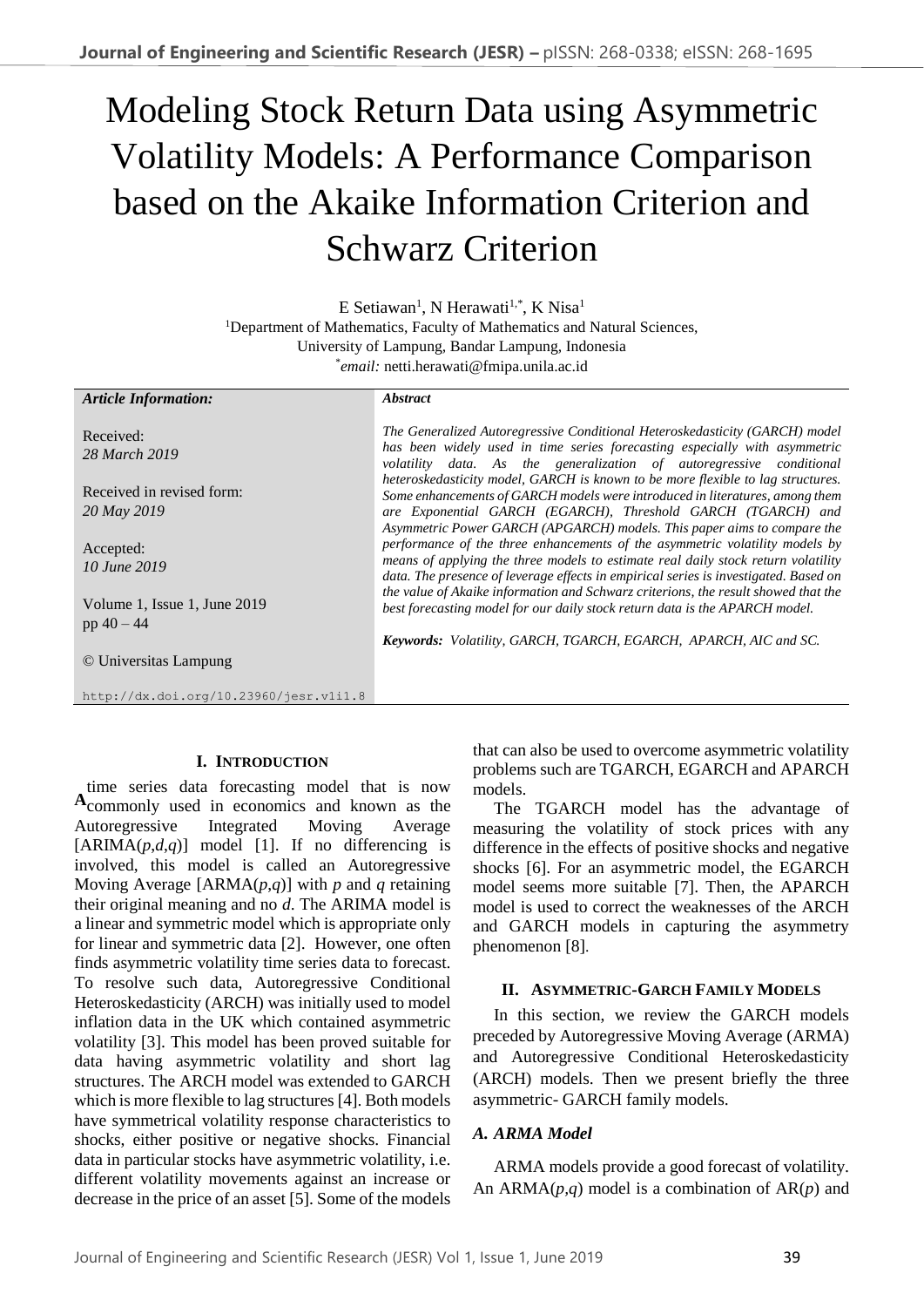$MA(q)$  models and is suitable for univariate time series modeling [9-10]. The ARMA(*p,q*) model can be expressed as:

$$
y_t = c + \varepsilon_t + \sum_{i=1}^p \varphi_i y_{t-1} + \sum_{j=1}^q \theta_j \varepsilon_{t-j}
$$
 (1)

Here the model orders *p*, *q* refer to *p* autoregressive and *q* moving average terms. This form of model assumes that the time series is stationary. In the absence of a stationary process, the impact of previous values is non-declining. If a process contains a unit root that is non- stationary, and it cannot be modeled as an ARMA model, it instead has to be modeled as an ARIMA.

#### *B. ARCH Model*

The Autoregressive Conditional Heteroskedasticity model, also known as ARCH, is useful when the data researched is a non-linear character. One approach used is to include a free variable capable of predicting the volatility of the error [11]. This varied range of errors occurs because the error range is not only a function of the free variable but also depends on the extent of the error in the past [3]. In the cross-section data, the heteroskedasticity that occurs directly related to free variables, so to overcome it only needs to do the transformation of the regression equation. However, in the ARCH model, heteroskedasticity occurs because time series data has high volatility. If a data during a period has a high fluctuation and the error is also high, followed by a period where the fluctuation is low and the error is also low, the error range of the model will depend on the fluctuation of the previous error. If the error range depends on the fluctuation of the quadratic error from some previous period (lag *p*), then the ARCH model (*p*) can be expressed in terms of the following equation,

$$
\sigma_t^2 = \theta_0 + \theta_1 e_{t-1}^2 + \theta_2 e_{t-2}^2 + \dots + \theta_p e_{t-p}^2 \tag{2}
$$

To check the existence of the effect of asymmetric effect one can use a sign bias test. Another way is by looking at the correlation between standard residual squares of ARMA model with GARCH residual standard lag model using cross correlation. If there is a stem that exceeds the standard deviation or is marked by an asterisk, meaning that bad news and good news conditions have an asymmetrical effect on volatility.

# *C. GARCH Model*

If the ARMA model is assumed to have an error variant, it is recommended to use the GARCH model [4]. In the GARCH model, the error range depends not only on past error but also on the error of the past period [12]. If the error range is affected by the previous period *p* error (lag *p* ARCH element) and the error range q of the previous period (lag *q* GARCH element), then the GARCH model (*p*, *q*) can be expressed as:

$$
\sigma_t^2 = \theta_0 + \theta_1 e_{t-1}^2 + \theta_p e_{t-p}^2 + \lambda_1 \sigma_{t-1}^2 + \dots + \lambda_q \sigma_{t-q}^2 \tag{3}
$$

#### *D. Three Extensions of GARCH Models*

#### **a. EGARCH Model**

The EGARCH model has the following form,

$$
Ln(\sigma_t^2) = \omega + \beta ln(\sigma_{t-1}^2) + \gamma \frac{e_{t-1}}{\sqrt{\sigma_{t-1}^2}} + \lambda \left[ \frac{|e_{t-1}|}{\sqrt{\sigma_{t-1}^2}} - \sqrt{\frac{2}{\pi}} \right] \tag{4}
$$

where  $\omega$ ,  $\beta$ ,  $\gamma$  and  $\lambda$  are the estimated parameters. Ln  $\sigma_t^2$ is an exponential GARCH model, ω is a parameter of the ARCH model,  $β$  is the magnitude of the effect of positive issues on the current variety,  $\gamma$  is the magnitude of the effect of last period's volatility affecting the current variety and  $\lambda$  is a parameter of GARCH model.

#### **b. TGARCH Model**

The threshold *GARCH* (TGARCH) model is a development of the model (EGARCH) and the GJR-GARCH model. Given  $Y_t$  is the random variable iid (independent identical distribution) with  $E(Y_t) = 0$  and Var  $(Y_t) = 1$ . Then  $(e_t)$  is called the threshold GARCH process (*p*, *q*) if it satisfies an equation of form,

$$
\begin{cases} e_t = \sigma_t Y_t \\ \sigma_t = \theta_0 + \sum_{i=1}^p \theta_i^{(1)} e_{t-i}^{(1)} - \theta_i^{(2)} e_{t-i}^{(2)} + \sum_{j=1}^q \lambda_j \sigma_{t-j} \end{cases} (5)
$$

where  $e_t^{(1)} = \max(e_t, 0), e_t^{(2)} = \min(e_t, 0)$  dan  $e_t = e_t^{(1)}$  $e_t^{(2)}$  are the effects of the threshold. The variables  $\theta_0$ ,  $\theta_i^{(1)}$ ,  $\theta_i^{(2)}$ , and  $\lambda_i$  are native numbers [12]. Based on the equation (2.25), the value of  $\sigma_t^2$  is

$$
\sigma_t^2 = \theta_0 + \sum_{i=1}^p \theta_i e_{t-i}^2 + \gamma_i e_{t-1}^2 d_{(e_{t-i})>0} + \sum_{j=1}^q \lambda_j \lambda_j^2 \quad (6)
$$

Conditions in the event of good news ( $\varepsilon_t$ > 0) and bad news ( $\varepsilon_t$ < 0) give a different effect on the variety. The influence of good news is shown by  $\theta$  while the influence of bad news is shown by  $(\theta + \gamma)$ . If  $\gamma \neq 0$ , then there is an asymmetric effect. The  $e_t$  series has an average of zero and no correlation. Let  $y_t$  be the observational set during time *t*, with *t* = 1, 2, ...,*t* being influenced by the exogenous variable  $x_t$  where  $x_t$  is the vector of the weak independent variable of size  $n_t$ ,  $d$  is the parameter vector or coefficient of the exogenous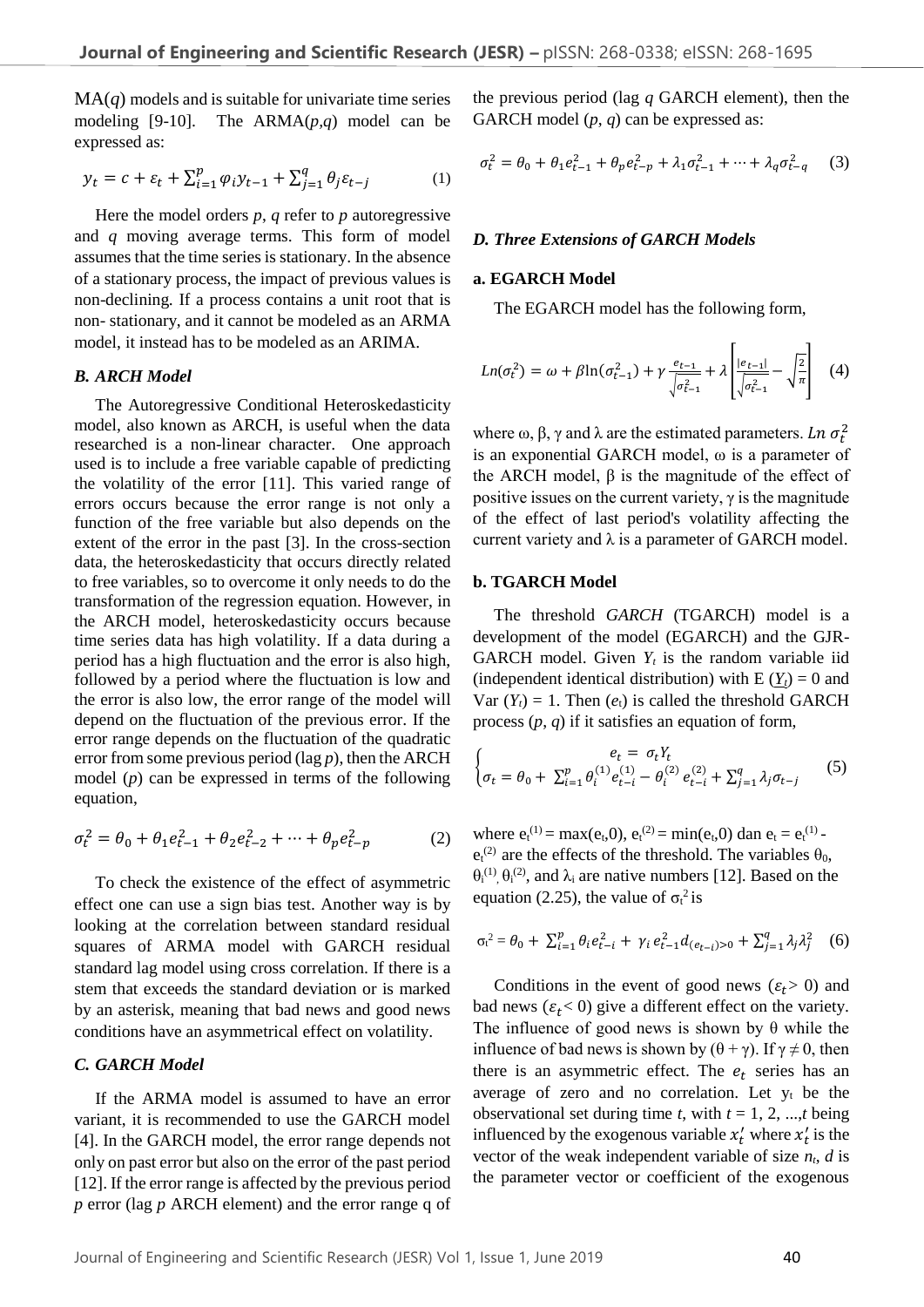variable. Parameters  $d$ ,  $\theta_0$ ,  $\theta_i$ ,  $\lambda_i$ , and  $\gamma_i$  are parameters in the estimation, whereas  $\gamma_i$  is also a leverage effect.

## **c. APARCH Model**

The APARCH model which is used to improve the weaknesses of ARCH and GARCH models in capturing the asymmetric power of good news and bad news in volatility [8]. Bad news means that information will have a negative impact on the volatility, such as a drastic increase in fuel prices and a sharp rise in inflation. Good news means that information will have a positive impact on the volatility, such as a sharp increase in sales, decreased loan interest rates and business expansion. The general form of the APARCH model  $(p, q)$  is:

$$
\sigma_t^{\delta} = \omega + \sum_{i=1}^p \alpha_i (|e_{t-1}| - \gamma_i e_{t-1})^{\delta} + \sum_{j=1}^q \beta_j \sigma_{t-j}^{\delta} \tag{7}
$$

and  $\omega > 0$ ,  $\delta > 0$ , and  $-1 \leq \gamma_i \leq 1$  and are estimates,  $\delta$ estimated using Box Cox transform in standard deviation condition,  $\gamma_i$ 's are leverage effects. If the leverage effect is positive, meaning that bad news has a stronger influence compared to good news, and vice versa, *et* is the *t*-th residual data.

#### **E.** *Information Criteria*

There are two criteria that can be considered in determining the best model, they are Akaike Information Criterion (AIC) [13-14]. The formula:

$$
AIC_{\mathcal{C}} = 2k - 2\ln(\hat{L})\tag{8}
$$

And Schwarz Criterion (SC) with formula:  
\n
$$
SC = \ln(n) k - 2 \ln(\hat{L})
$$
\n(9)

where  $\hat{L} = p(x|\hat{\theta}, M), \hat{\theta}$  are the parameter values that maximize the likelihood function,  $x =$  the observed data,  $n =$  the number of data points in *x*, and  $k =$  the number of parameters estimated by the model [15]. Both criterions are used to select a model without a test. A model is said to be interconnected from the second model if and only if the collection of independent variables of the first model is part of the independent variable of the second model. In practice, the determination of a best model can be done by looking at the lowest values of AIC and SC.

### **III. MATERIALS AND METHODS**

The data used in this paper is the daily stock price return data of Indonesian consumers goods company during the period of February 11, 2012 to November 10, 2017. To forecast the best asymmetric volatility models, first we identify the assumption of stationarity of the data graphically and use the Augmented Dickey-

Fuller (ADF) test. If the data meet the assumptions, the next step is to forecast the best ARMA(*p,q*) models that indicate the best Box-Jenkins models in certain lags using Autocorrelation Function (ACF) and Partial Autocorrelation Function (PACF) plots. The next step is estimating the best ARMA(*p,q*) models parameters using Akaike Information (AIC) and Schwarz Criterions (SC) values. Afterward, we test the ARCH effect using ARCH-LM and test the asymmetry in volatility using sign bias test before estimating EGARCH, TGARCH, and APARCH models. Finally, to determine the best asymmetric volatility model, we evaluate the smallest values of the AIC and SC values of the models.

#### **IV. RESULTS AND DISCUSSIONS**

## *A. Identification*

The identification of the assumption of stationarity of the data graphically shows that the daily stock price return data is stationary either in the mean or variances. However, to ensure the stationary, we do a unit root test (ADF-test) with a hypothesis. The null hypothesis of a unit root is rejected (P-value  $= 0.0000$ ) which means the data is stationary. We, therefore, conclude that the time series is stationary at the level and we can proceed to model ARMA(*p*,*q*).



Figure 1. The Plot of the daily stock price return data

#### *B. Selection of ARMA(p,q)*

To select the best  $ARMA(p,q)$ , first we plot the Autocorrelation Function (ACF) and Partial Autocorrelation Function (PACF) as shown in Figure ure 2.

The correlogram plot of ACF and PACF shows that lags 1 and 2 are significantly different from other lags. This indicates the best Box-Jenkins models most probably are in those lags. Referring to the plot, evaluation of ARMA (1,0), (0,1), (1,1), ARMA (2,0), ARMA (0,2), and ARMA (2,2) models are carried out.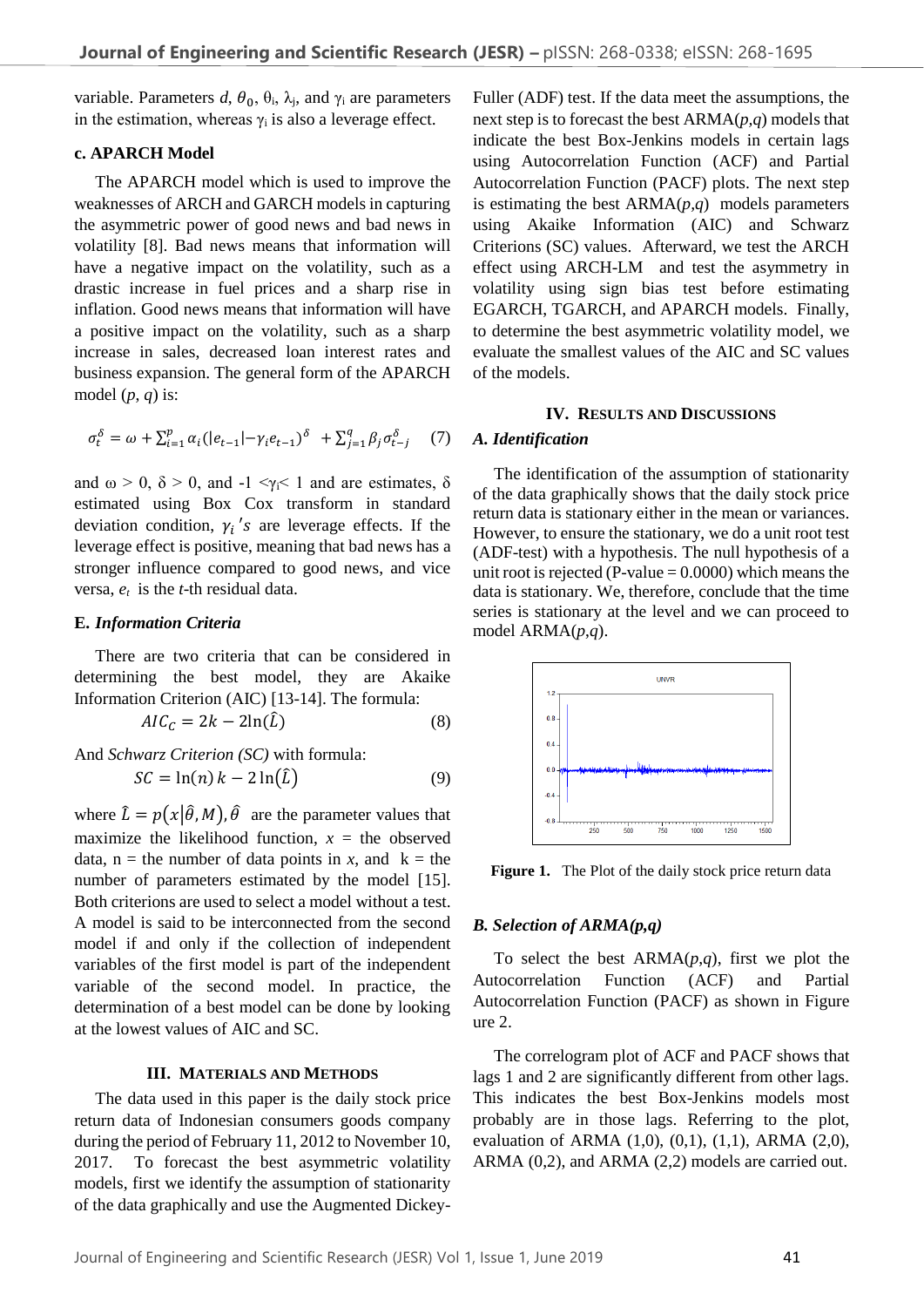| Autocorrelation | <b>Partial Correlation</b> | <b>AC</b><br><b>PAC</b> |                  | Q-Stat | Prob  |
|-----------------|----------------------------|-------------------------|------------------|--------|-------|
|                 |                            | $-0.302 -0.302$<br>1    |                  | 141.37 | 0.000 |
|                 |                            | 2 -0.026 -0.129         |                  | 142.46 | 0.000 |
|                 |                            | 3 -0.007 -0.061         |                  | 142.53 | 0.000 |
|                 |                            | $-0.002 -0.031$<br>4    |                  | 142.54 | 0.000 |
|                 |                            | $5 - 0.013 - 0.029$     |                  | 142.81 | 0.000 |
|                 |                            | 6                       | $0.006 - 0.011$  | 142.87 | 0.000 |
|                 |                            | 7                       | $-0.007 -0.013$  | 142.95 | 0.000 |
|                 |                            | 8                       | $-0.015 - 0.026$ | 143.32 | 0.000 |
|                 |                            | 9                       | $0.004 - 0.013$  | 143.34 | 0.000 |
|                 |                            | 10                      | $0.005 - 0.002$  | 143.39 | 0.000 |
|                 |                            | 11                      | $-0.016 - 0.018$ | 143.78 | 0.000 |
|                 |                            | 12<br>0.022             | 0.011            | 144.51 | 0.000 |
|                 |                            | $-0.001$<br>13          | 0.007            | 144.52 | 0.000 |
|                 |                            | 14 -0.008 -0.004        |                  | 144.62 | 0.000 |
|                 |                            | 15                      | $0.000 - 0.004$  | 144.62 | 0.000 |
|                 |                            | 16 -0.011 -0.016        |                  | 144.81 | 0.000 |
|                 |                            | 17                      | $-0.012 - 0.023$ | 145.03 | 0.000 |
|                 |                            | 18                      | $0.013 - 0.001$  | 145.32 | 0.000 |
|                 |                            | 0.002<br>19             | 0.003            | 145.32 | 0.000 |
|                 |                            | 20<br>0.005             | 0.008            | 145.36 | 0.000 |
|                 |                            | 21<br>0.013             | 0.020            | 145.64 | 0.000 |
|                 |                            | 22 -0.019 -0.009        |                  | 146.21 | 0.000 |
|                 |                            | 23 -0.030 -0.041        |                  | 147.63 | 0.000 |
|                 |                            | 24                      | $0.019 - 0.008$  | 148.19 | 0.000 |
|                 |                            | 25                      | $-0.007 -0.012$  | 148.28 | 0.000 |
|                 |                            | 26<br>0.022             | 0.019            | 149.07 | 0.000 |
|                 |                            | 27<br>$-0.009$          | 0.004            | 149.19 | 0.000 |
|                 |                            | 28                      | $-0.015 - 0.015$ | 149.54 | 0.000 |
|                 |                            | 29                      | $0.004 - 0.005$  | 149.56 | 0.000 |
|                 |                            | 30<br>0.011             | 0.006            | 149.74 | 0.000 |
|                 |                            | $-0.005 - 0.002$<br>31  |                  | 149.79 | 0.000 |
|                 |                            | 32 -0.034 -0.040        |                  | 151.67 | 0.000 |
|                 |                            | 33                      | $0.022 - 0.005$  | 152.43 | 0.000 |
|                 |                            | 34<br>0.004             | 0.005            | 152.46 | 0.000 |
|                 |                            | 0.004<br>35             | 0.011            | 152.49 | 0.000 |
| ψ               | ф                          | 36<br>$-0.007 - 0.002$  |                  | 152.55 | 0.000 |

**Figure 2.** Correlogram plot.

We use AIC and SC to select the best parameters *p* and *q* of ARMA to fit in the series. The result of the  $ARMA(p,q)$  selection models are shown in Table 1. The table shows that all parameters for ARIMA (0,1) are significant and has the lowest values of AIC and SC compared to other models. This indicates that the bestsuited model for the mean equation is an ARMA (0,1) model for all time series. To ensure the result, a residual correlogram was used and show that ARMA(0,1) is really the best model among all the  $ARMA(p,q)$ models.

**Table 1**. Selection of ARMA(*p*,*q*)

| No. | Model       | Para meter            | Para meter<br><b>Estimate</b> | <b>P-Value</b> | <b>AIC</b> | <b>SC</b>  |
|-----|-------------|-----------------------|-------------------------------|----------------|------------|------------|
| 1   | <b>ARMA</b> | β,                    | $-0.300011$                   | 0.0000         | $-3.92939$ | $-3.92594$ |
|     | (1,0)       | ß,                    | $-0.301622$                   | 0.0000         |            |            |
| 2   | <b>ARMA</b> | $\alpha_{1}$          | $-0.360420$                   | 0.0000         | -3.94919   | $-3.94574$ |
|     | (0,1)       | $\alpha_{1}$          | $-0.365618$                   | 0.0000         |            |            |
| 5   | <b>ARMA</b> | $\beta_1$             | 0.106622                      | 0.1232         | -3.94896   | $-3.94206$ |
|     | (1,1)       | $\alpha_{1}$          | $-0.454168$                   | 0.0000         |            |            |
|     |             | $\alpha_{1}$          | $-0.472038$                   | 0.0000         |            |            |
| 7   | <b>ARMA</b> | ß,                    | $-0.338130$                   | 0.0000         | -3.94366   | -3.93676   |
|     | (2,0)       | β,                    | $-0.126629$                   | 0.0000         |            |            |
|     |             | $\beta_1$             | $-0.340764$                   | 0.0000         |            |            |
|     |             | β,                    | $-0.129243$                   | 0.0000         |            |            |
| 9   | ARMA        | $\alpha_{1}$          | $-0.348563$                   | 0.0000         | -3.94918   | -3.94229   |
|     | (0,2)       | $\alpha$ <sub>2</sub> | $-0.036189$                   | 0.1543         |            |            |
|     |             | $\alpha_1$            | $-0.352629$                   | 0.0000         |            |            |
|     |             | $\alpha_{2}$          | $-0.365618$                   | 0.1112         |            |            |
| 11  | <b>ARMA</b> | $\beta_1$             | 0.907156                      | 0.0070         | $-3.94622$ | $-3.93242$ |
|     | (2,2)       | $\beta_{2}$           | $-0.058230$                   | 0.5323         |            |            |
|     |             | $\alpha_{1}$          | -1.255655                     | 0.002          |            |            |
|     |             | $\alpha_{2}$          | 0.342298                      | 0.0607         |            |            |

## *C. ARCH and GARCH Test*

In the next step, we test the ARCH effect using The Lagrange Multiplier (LM) test. The result is presented in Table 2.

| <b>Statistics/Probability</b> | Values   |  |  |
|-------------------------------|----------|--|--|
| F-statistic                   | 295.8919 |  |  |
| $Obs*R$ -squared              | 248.7307 |  |  |
| Prob. $F(1,1192)$             | 0.0000   |  |  |
| Prob. $Chi-Square(1)$         | 0.0000   |  |  |

By looking at the probability of  $\chi^2$ -statistic of ARCH-LM test (p-value  $= 0.0000$ ), it can be concluded that the squared residuals from previous lags are correlated with the squared residual at time *t*. This indicates the existence of Heteroskedasticity in the data. As a result, the GARCH model can be used to the data. From the evaluation of GARCH models based on the AIC and SC values, the results show that the GARCH(1,0) model has all parameters significant and lowest values of AIC and SC. This indicates that GARCH(1,0) is better than others. Diagnostic checking for GARCH(1,0) model using Ljung Box-Pierce gives significant results with  $p$ -value  $>0.5$  which indicating the model is appropriate. Therefore, the  $GARCH(1,0)$ model is good for making a better estimate for the data.

In the following step, we evaluate the presence of volatility in the data using a sign bias test. The analysis of the sign bias test has *p*-value=0.0000. The null hypothesis of the test was rejected. It can be concluded that positive and negative shocks impact the volatility differently. Asymmetric GARCH models could, therefore, perform well in explaining conditional volatility for the data. The usage of an asymmetric GARCH model is hence justified by the test.

# *D. Estimation and Comparison of Volatility Asymmetric Models*

Estimation of a series of asymmetric GARCHfamily models to explain conditional variance and volatility clustering using Ljung-Box on various lags gives a result of EGARCH(1,1), TGARCH(1,1) and APARCH(1,3) are best three models among all models in the lags. All parameters of EGARCH(1,1) having *p*value<0.01. A similar result for the estimation of the TGARCH model gives all parameters of TGARCH $(1,1)$  having *p*-value $< 0.01$ . Estimation of the APARCH model gives the parameters of APARCH (1,3) having *p*-value<0.01. This indicates that